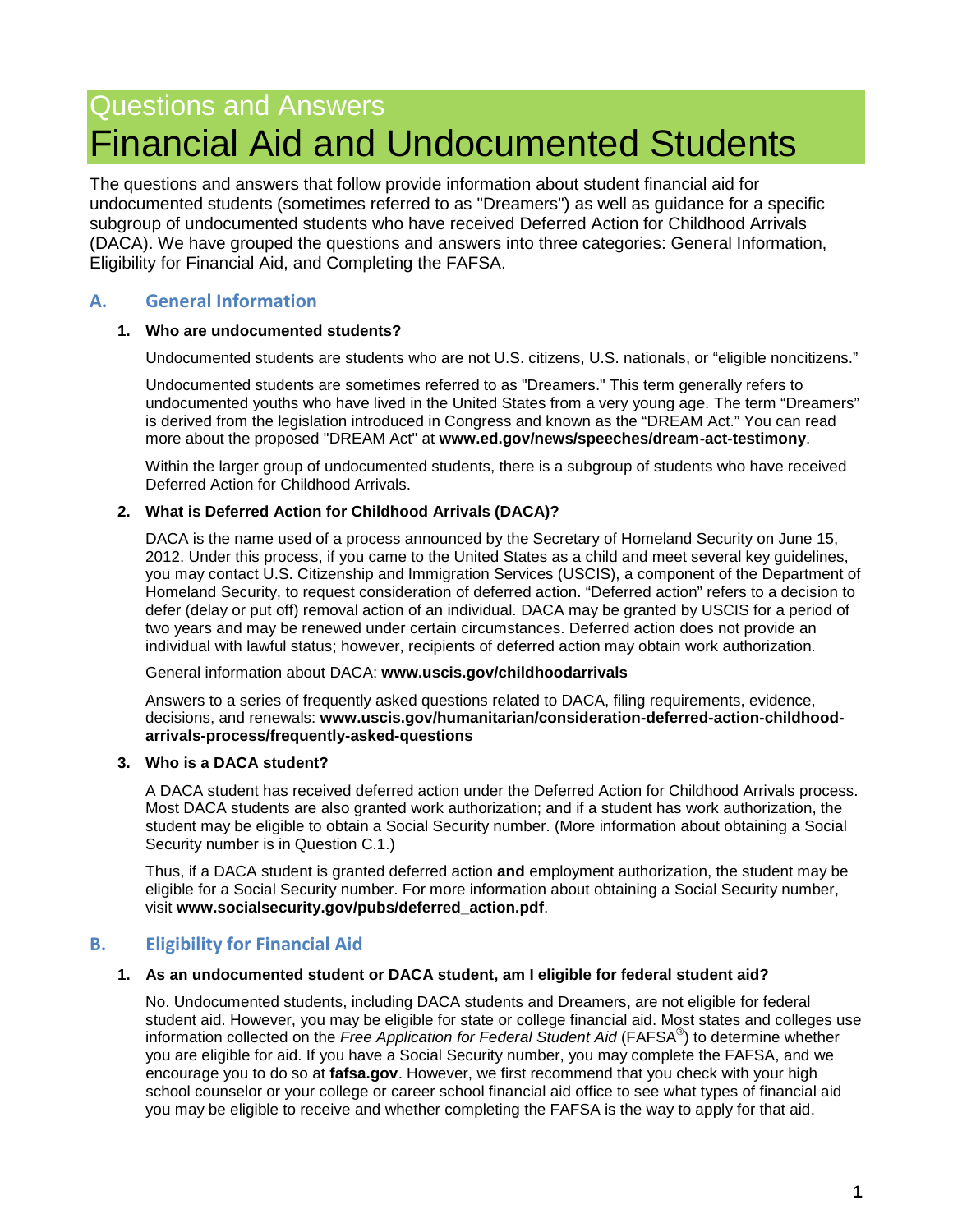#### **2. As an undocumented student or DACA student, am I eligible for in-state tuition?**

It depends. In some states, undocumented students, or specifically DACA students, are eligible to receive in-state tuition. Please check with your high school or your college or career school financial aid office.

# **C. Completing the FAFSA®**

#### **1. To complete the FAFSA, do I need a Social Security number?**

Yes. A Social Security number is necessary to complete the FAFSA. If you are completing a FAFSA online at **[fafsa.gov](http://fafsa.gov/)**, a Social Security number is also required to apply for a username and password called the FSA ID, which can be used to electronically sign the FAFSA.

Most undocumented students are not eligible for a Social Security number; thus, they cannot complete the FAFSA. However, DACA students with Social Security numbers can complete the FAFSA. Still, even if you have a Social Security number, you should check with your high school counselor or your college or career school financial aid office to see whether completing the FAFSA is the way to apply for state and college aid.

Note: The remainder of the questions and answers in this document focus on completing the FAFSA, so the guidance applies only to DACA students with Social Security numbers—not to all undocumented students.

#### **2. Does my parents' citizenship status affect my eligibility for federal student aid?**

No. Your parents' citizenship status does not affect your eligibility for federal student aid. In fact, the FAFSA doesn't even ask about your parents' status.

#### **3. In order for me to complete the FAFSA, do my parents need Social Security numbers?**

No; since your parents' citizenship does not affect your ability to complete the FAFSA, they do not need Social Security numbers. If your parents do not have Social Security numbers, you must enter 000-00- 0000 when the FAFSA asks for parents' Social Security numbers.

If your parents do not have Social Security numbers, you must print out the signature page from the online FAFSA so that your parents can sign it and send it in.

#### **4. On the FAFSA, how do I answer the question that reads, "Are you a U.S. citizen?"**

DACA students must answer that question by selecting the option "No, I am not a citizen or eligible noncitizen."

#### **5. On the FAFSA, how do I answer the question that reads, "What is your state of legal residence?"**

The state of legal residence is your true, fixed, and permanent home. The fact that you are a DACA student does not affect how you should answer this question for purposes of completing the FAFSA. Note that each state determines legal residency differently. You should contact your high school counselor or college or career school financial aid office for assistance with state of legal residence qualifications.

#### **6. On the FAFSA, how do I answer the question that reads, "What is your parents' state of legal residence?"**

Your parents' answer should reflect their true, fixed, and permanent home. Your parents' legal immigration status does not affect how you should answer this question for purposes of completing the FAFSA. Again, each state determines legal residency differently, and you should contact your high school counselor or college or career school financial aid office for more assistance.

#### **7. On the FAFSA, how do I submit my tax information?**

If you are completing the FAFSA online at **[fafsa.gov](http://fafsa.gov/)** and you filed your income tax return with the Internal Revenue Service (IRS), you may be able to access the information through the IRS Data Retrieval Tool. If you did not file an income tax return with the IRS, enter the requested financial information manually on the FAFSA website. If completing the paper FAFSA, follow the instructions that detail how to answer the financial information questions.